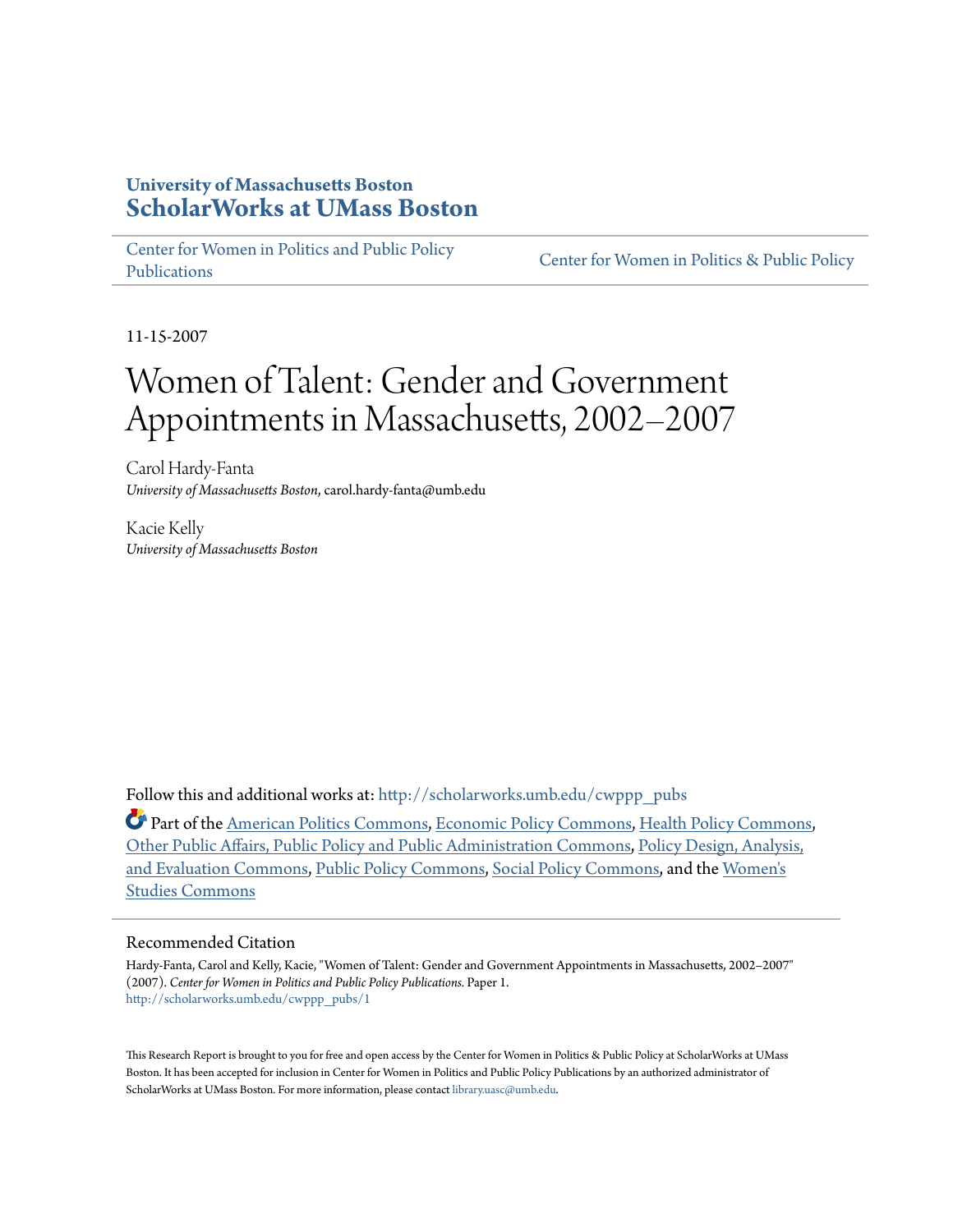*The Center for Women in Politics & Public Policy and the Massachusetts Government Appointments Project (MassGAP) Present*

# *Women of Talent:*

# A BENCHMARK REPORT ON GENDER AND GOVERNMENT APPOINTMENTS IN MASSACHUSETTS 2002–2007



## *Carol Hardy-Fanta and Kacie Kelly*

*Center for Women in Politics & Public Policy McCormack Graduate School of Policy Studies University of Massachusetts Boston*

*November 15, 2007* 



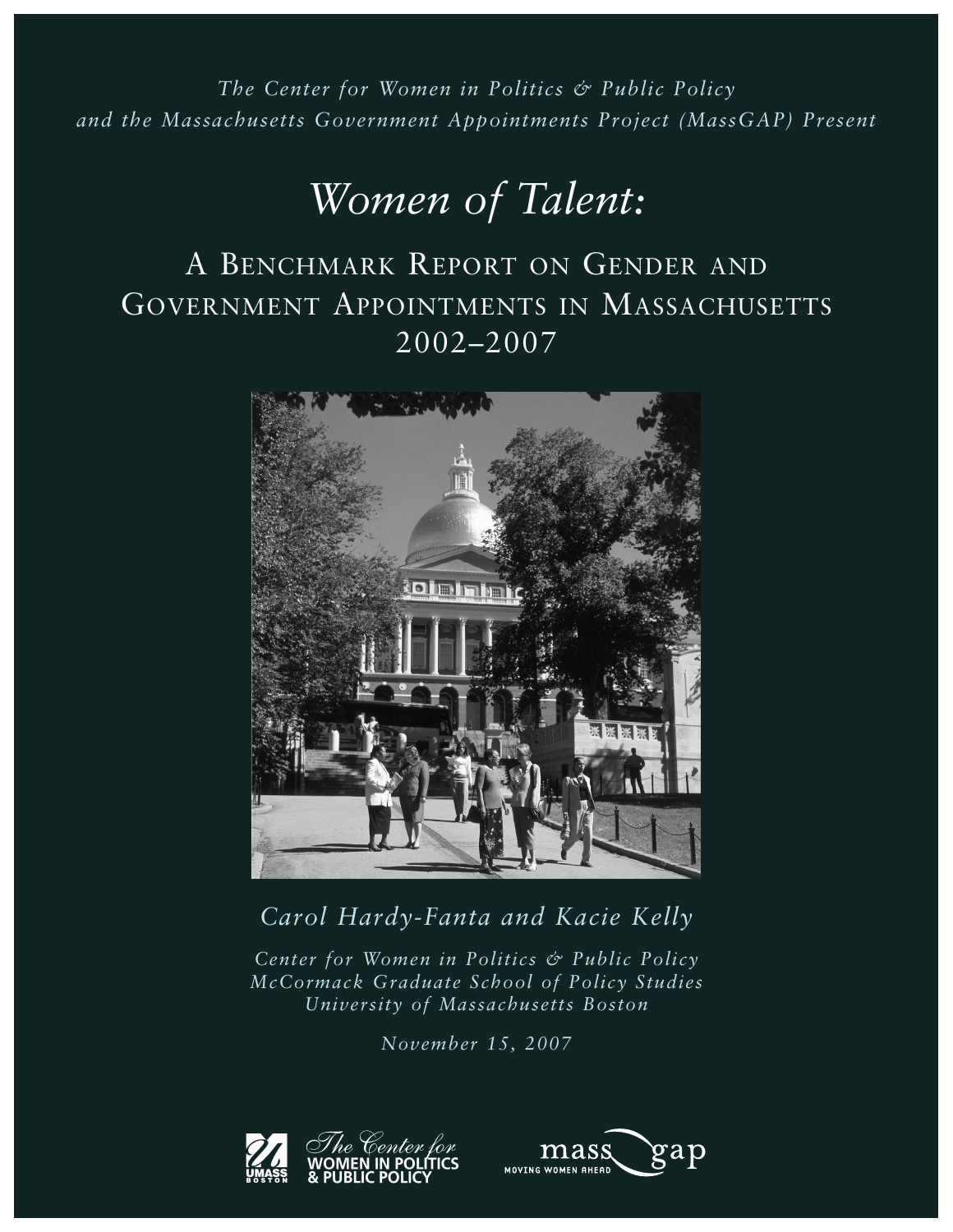#### **ABOUT THE CENTER FOR WOMEN IN POLITICS & PUBLIC POLICY**

The mission of the McCormack Graduate School's Center for Women in Politics & Public Policy at the University of Massachusetts Boston is to promote women's leadership by providing quality education, conducting research that makes a difference in women's lives, and serving as a resource for the empowerment of women from diverse communities across the Commonwealth. Recognizing the talent and potential of women from every community, and guided by the urban mission of an intellectually vibrant and diverse university in the heart of Boston, the Center seeks to expand the involvement of women in politics and their influence on policies that affect them, their families, and their communities. The Center was established in 1994 with the support of the Massachusetts Caucus of Women Legislators; oversees a Graduate Certificate Program for Women in Politics and Public Policy; and supports other initiatives at the McCormack Graduate School. To find out more about the Center and the McCormack Graduate School, or to order copies of this report, please contact the:

CENTER FOR WOMEN IN POLITICS & PUBLIC POLICY John W. McCormack Graduate School of Policy Studies University of Massachusetts Boston 100 Morrissey Boulevard Boston, Massachusetts 02125-3393 Ph: 617.287.5541 Fax: 617.287.5544 Email: cwppp@umb.edu Web: www.mccormack.umb.edu/cwppp

The Center for Women in Politics and Public Policy and MassGAP would like to acknowledge the very important contribution of Donna Stewartson to the project and this report. Ms. Stewartson served as a MassGAP Steering Committee member and liaison to its Education Taskforce. She assisted in formulating strategies to attract "women of talent" for MassGAP's resume bank and to nurture relationships with participating organizations. Ms. Stewartson was also instrumental in gathering data for this report. Donna Stewartson is the Associate Director of the Graduate Program for Women in Politics and Public Policy at UMass Boston's McCormack Graduate School of Policy Studies. She is a respected community organizer dedicated to increasing the representation of women and people of color in government. She received her MBA from Simmons Graduate School of Management and a BA in Political

#### The Center for **WOMEN IN POLITICS & PUBLIC POLICY**

**ACKNOWLEDGMENT**

Science from Boston College.

#### **ABOUT MASSGAP**

The Massachusetts Government Appointments Project (MassGAP) was founded in 2002 as a bipartisan coalition of over forty women's groups whose purpose is to increase the number of women appointed by the new governor to seniorlevel cabinet positions, agency heads, and selected authorities and commissions in the Commonwealth. The Massachusetts Women's Political Caucus is the Lead Sponsor of this coalition. To find out more about MassGAP contact:

#### MassGAP

c/o Massachusetts Women's Political Caucus 11 Beacon Street, Suite 432 Boston, MA 02108 Ph: 617.451.9294 Fax: 617.523.2292 Email: info@massgap.org Web: www.massgap.org



#### **Organizations Participating in MassGAP**

The Boston Club Greater Boston Chamber of Commerce Massachusetts Commission on the Status of Women Massachusetts Nurses Association New England Women in Real Estate South Shore Chamber of Commerce Women's Business Connection Center for Women in Politics and Public Policy, UMass Boston Women's Transportation Seminar The Alliance of Women's Business and Professional Organizations

#### ■ ■ ■

The American Association of University Women of Massachusetts Association of Women in Science Berkshire County Commission on the Status of Women Big Sister Association of Greater Boston Boston University School of Social Work Boston Women's Commission Cambridge Commission on the Status of Women The Center for Women and Enterprise The Commonwealth Institute Conference of Minority Transportation Officials Crittenton Women's Union Latino Professional Network MassNOW National Black MBA Association New England Women Business Owners Planned Parenthood League of Massachusetts Service Employees International Union Local 509

Simmons Institute for Leadership and Change Sisters in Development Somerville Women's Commission South Shore Women's Business Network UMass Boston Women's Center UMass Dartmouth Women's Resource Center Women's Bar Association Women Entrepreneurs in Science and Technology The Women's Environmental Network Women in Film & Video/New England Women in the Building Trades Women in World Trade YWCA of Central Massachusetts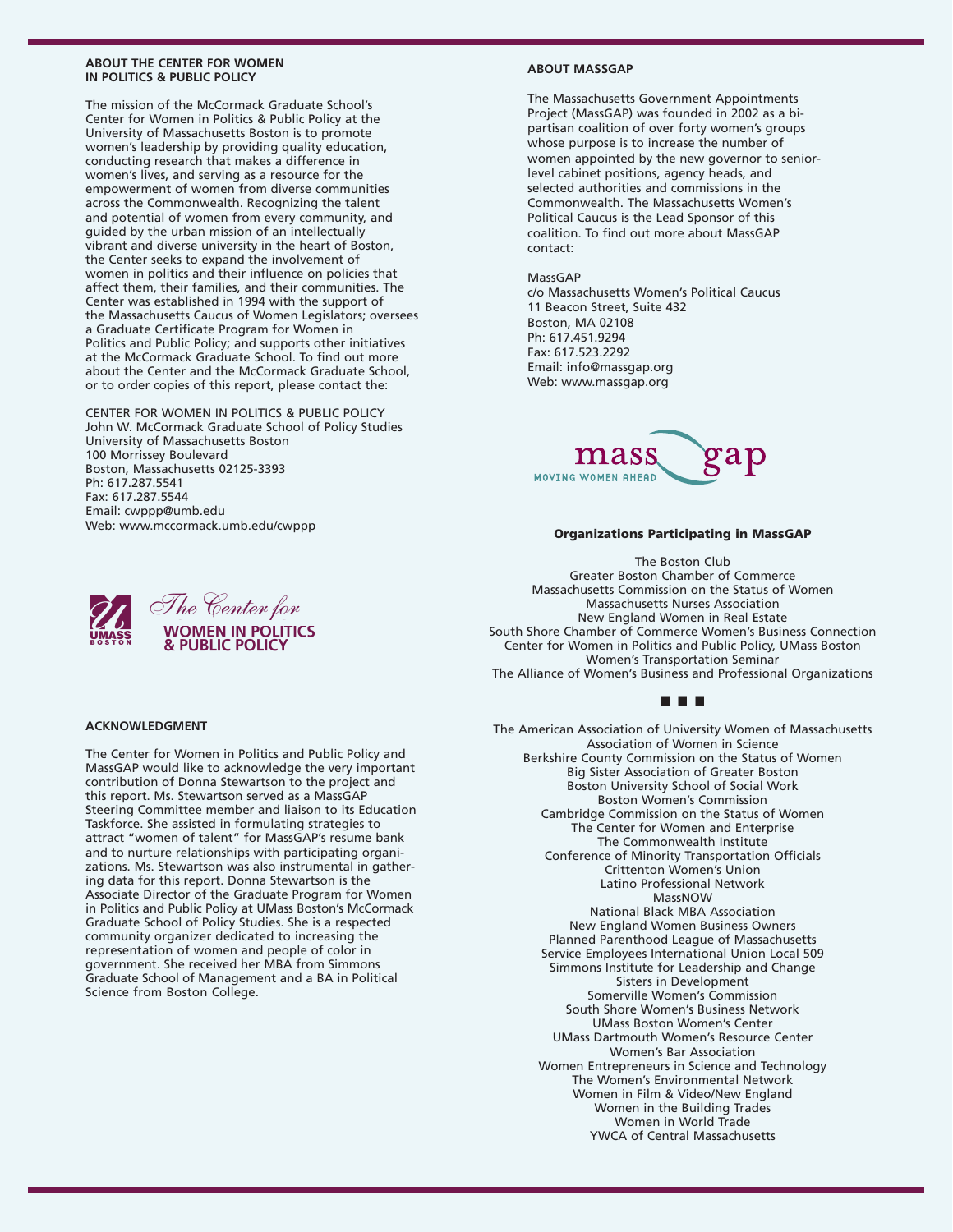## INTRODUCTION

*Despite the high educational and occupational attainment*—*and considerable talent*—*of women in Massachusetts, the state ranks just 22nd in the nation on women's overall share of top executive, legislative, and judicial posts, compared to their share of the population.1*

Among the many reasons given for increasing the number of women in leadership positions in state government, fairness and equity typically stand out. After all, women make up more than half (52 percent) of the population in the Commonwealth. Should they not hold at least half of the top positions in government?

Perhaps even more compelling is a perspective gaining currency here and across the nation: the Commonwealth of Massachusetts—as in other states where women's educational and occupational attainment is particularly high<sup>2</sup>—cannot afford to miss out on the *talent* that women would add to state government should their presence in leadership positions increase.

The Massachusetts Government Appointments Project (MassGAP) was co-founded in 2002 by the Massachusetts Women's Political Caucus (MWPC) and the Alliance of Women's Business and Professional Organizations as a bipartisan coalition of women's groups. (See front cover for a list of participating organizations.)

MassGAP's purpose was to increase the number of women in senior-level appointed positions in state government in order to achieve fair representation for women. MassGAP was envisioned as a diverse group of women reflecting broad-based participation by women of all races, ethnic backgrounds, geographies, political parties, and sexual orientation.

Between January 2002 and July 2004, 42 percent of the new gubernatorial appointments made by Governor Mitt Romney were women. Massachusetts was widely recognized for that achievement—and MassGAP received considerable credit.

With a new election approaching, MassGAP asked the Center for Women in Politics and Public Policy at UMass Boston's McCormack Graduate School to undertake a study of overall gender diversity in gubernatorial appointments at four points in time: prior to the 2002 gubernatorial election; in July 2004, following the major appointments made by the Romney administration; in November 2006, at the end of the Romney administration; and in 2007, after the first nine months of the Patrick administration.<sup>3</sup>

The goals of this study were to (1) calculate the percentage of women holding senior-level positions in state government at these four points in time; (2) analyze the distribution of appointments by type of position and executive office; (3) provide possible explanations for the status of women's representation in these positions; and (4) offer recommendations that will serve to promote the appointment of more talented women into positions of leadership in the Commonwealth.

#### *About the Study*

The original dataset created by MassGAP in September 2002 (at the end of the Swift administration) classified senior-level individuals into the following categories: secretary of an executive office; agency head (including commissioners/deputy commissioners, undersecretaries, executive directors, etc.) of a state agency/department; and chairs, vice chairs and members of selected boards/commissions.

MassGAP provided the Center for Women in Politics and Public Policy with the names of individuals holding gubernatorial appointments to 137 positions for the 2002 and 2004 time periods; the Center for Women in Politics and Public Policy gathered data on gender for the same positions in fall 2006 and September 2007 by contacting each executive office, agency, and/or board/commission directly.\*

It is important to keep in mind that the data do not include staff positions such as Press Secretary, Chief of Staff, General Counsel and the like. While these are important positions, we wanted to capture appointed positions with direct line responsibility—positions that, traditionally, have had lower levels of representation by women. Furthermore, we are aware that, at various points in time, the titles and levels of positions have changed; after Governor Patrick took office in 2007, for example, what was formerly the Department of Labor was elevated to the Executive Office of Labor and Workforce Development, with a Secretary rather than an Executive Director.

Table 1 shows the breakdown of positions included in our analysis. Please see the Appendix at the end of this report for a full listing of the positions studied as well as their classification by type of position.

#### **Table 1. Positions Included in Study, by Type, 2007 (N=135\*)**

| Type             |    |
|------------------|----|
| Secretary        | 9  |
| Agency Head      | 55 |
| Board/Commission | 71 |

*\*Note: Data are as of September 13, 2007; because of a number of vacancies and the elevation of one position to the level of secretary, the number of positions in 2007 is 135, not the 137 available for analysis in 2002–2006).*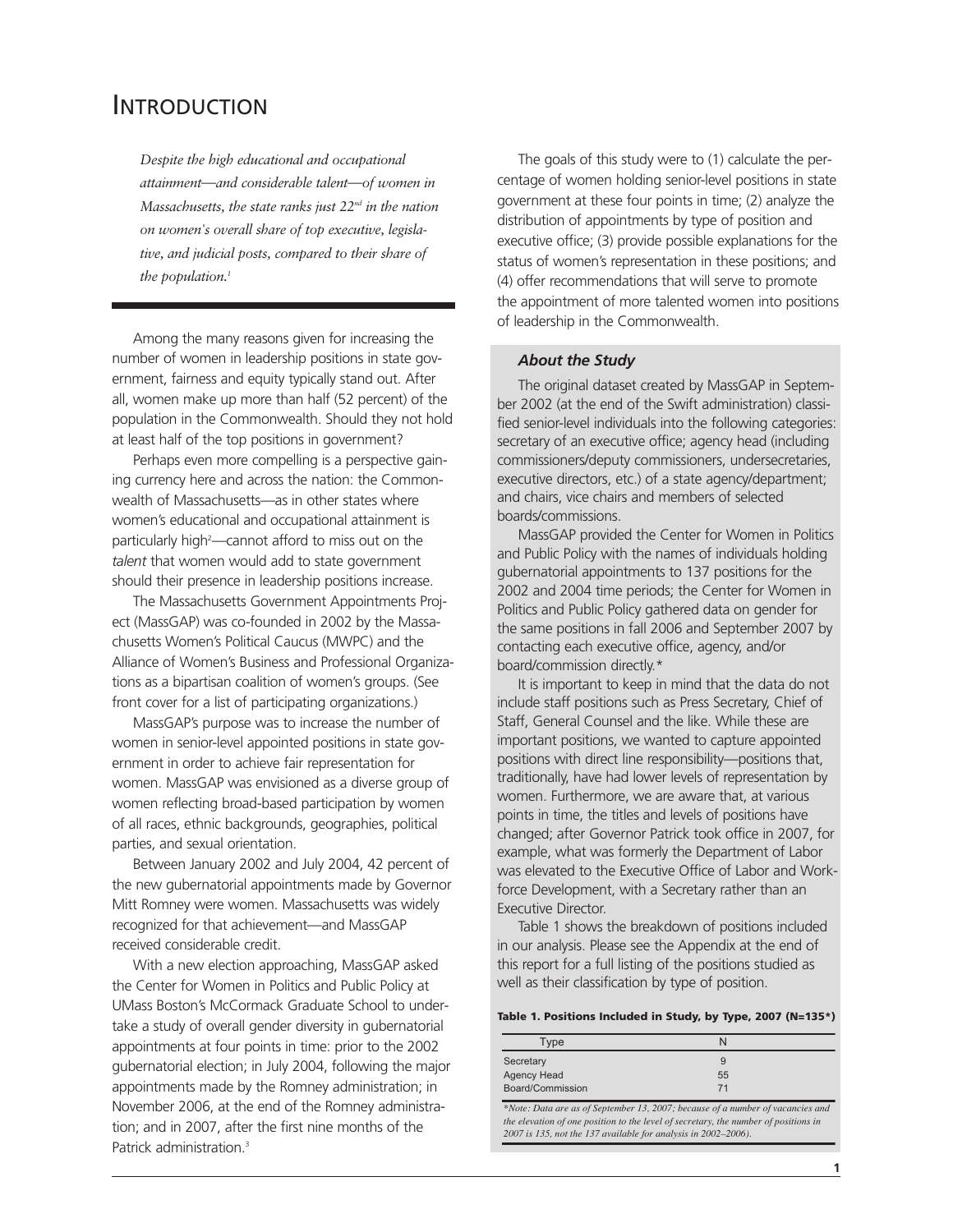### MAJOR FINDINGS **Women's Representation in Senior-Level Appointments over Time**

Figure 1 demonstrates the gender differences in appointments at three points in time: those made by the Romney administration during the initial response to the MassGAP initiative (2002 to 2004), during the second half of the Romney administration (2004- 2006), and during the first nine months of the Patrick administration. Highlights include the following:

- Between January 2002 and July 2004, 14 (42 percent) of Governor Romney's first 33 appointments to senior-level positions were women.
- From 2004 to 2006, however, women made up just 25 percent of the 64 new appointments made by Governor Romney.
- From January 2007, when Governor Patrick took office, to September 13, 2007, when data collection concluded, he had made 60 new appointments. Twenty-seven (45 percent) of these were women.

#### **FIGURE 1**



*Source: MassGAP, the Center for Women in Politics and Public Policy, and the Office of the Governor*

Figure 2 shows the status of women's representation at the four points in time (September 2002, July 2004, mid-November 2006, and September 2007) of this study. One can see that:

- Just prior to the 2002 election, women made up 30 percent of the senior appointees in our sample.
- The percentage stayed about the same during Governor Romney's first wave of appointments, but declined between July 2004 and mid-November 2006.
- Women made noticeable gains in 2007 after Governor Patrick's first wave of appointments: women currently hold 33.6 percent of senior-level positions.

#### **FIGURE 2**



#### **Women as Percent of Total Senior-Level Positions, 2002-2007 (N=135)**

*Source: MassGAP, the Center for Women in Politics and Public Policy, and the Office of the Governor*

#### **Women's Representation over Time, by Level of Appointment**

Another measure of progress in women's representation in positions filled through gubernatorial appointment is the percentage of senior-level positions (i.e., secretaries of executive offices and agency heads) compared to seats on boards or commissions.

Figure 3 shows that the gender of senior-level appointed officials in our sample varied considerably by level and year.

- Women's representation among the secretaries of executive offices changed from 12.5 percent (1 out of 8) in 2002, to 37.5 percent (3 out of 8) in 2004, back to just 12.5 percent (1 out of 8) in 2006, and rose to 33.3 percent (3 out of 9) in 2007.4
- Changes at the level of agency head were gradual but showed an overall increase: from 25.9 percent in 2002 to 41.8 percent in 2007.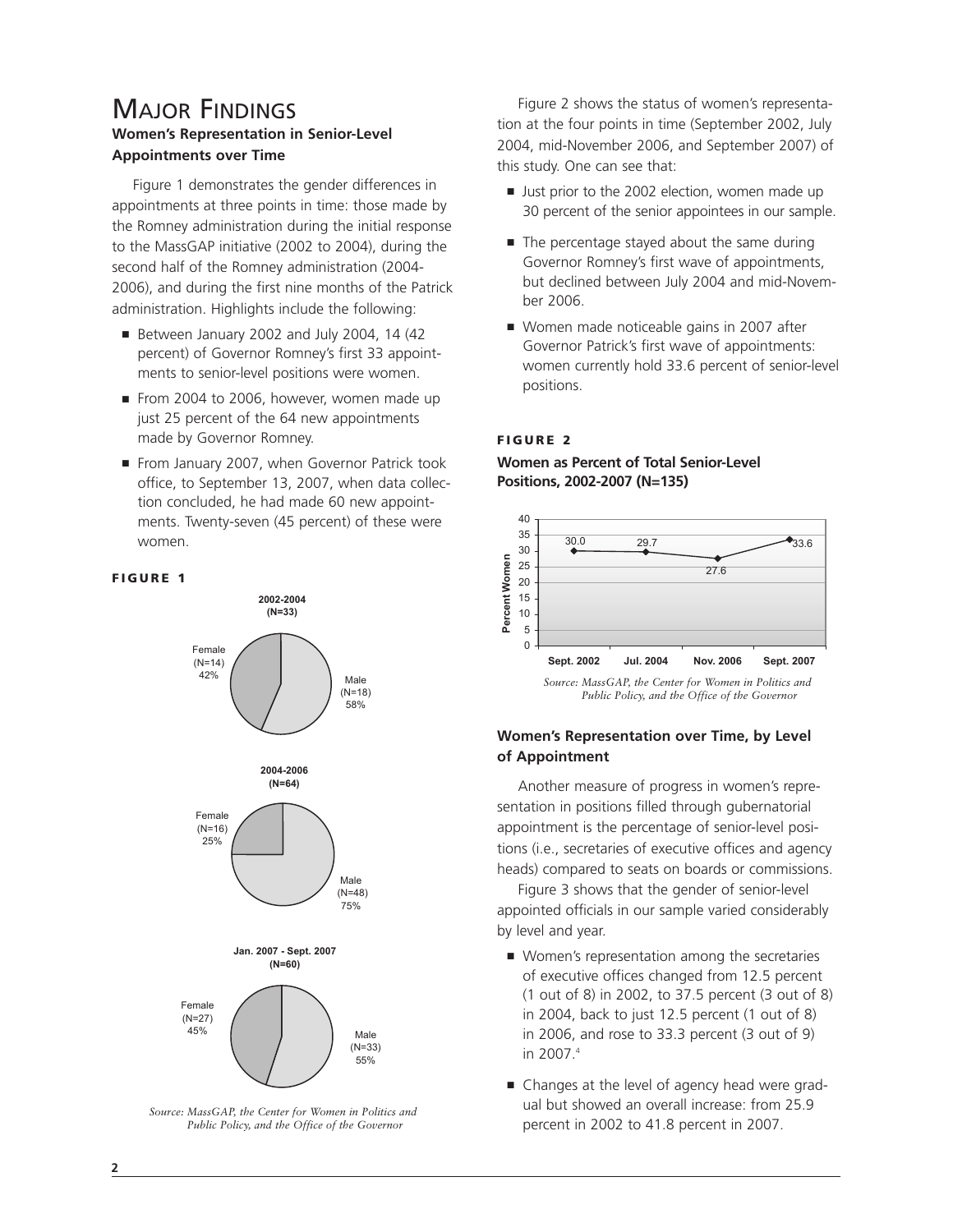■ In contrast, the percentage of women holding appointed positions on boards and commissions dropped gradually from 35.3 percent in 2002 to 23.9 percent in 2006, but then rose slightly again in 2007 to 27.1 percent.

#### **FIGURE 3**

#### **Women Appointed Officials, by Level, 2002-2007 (N=135)**



*Source: MassGAP, the Center for Women in Politics and Public Policy, and the Office of the Governor*

#### **Women's Representation over Time, by Executive Office**

Similar to position level, Figure 4 demonstrates that the degree of representation by women varied by the executive offices in which they served over the four time periods.

- Women, on average, held about a third of the appointed positions in the Executive Office of Administration and Finance and the Office of Education during the 2002-2007 time period.
- The offices in the category labeled "Econ." in Figure 4 (which includes Labor/Economic and Workforce Development, Consumer Affairs, Housing and Insurance), showed higher percentages of women—ranging from 46 percent in 2002 to an all-time high of 54 percent in 2004—before dropping to 31 percent at the end of the Romney administration in 2006. At this point in the Patrick administration, women hold 29 percent of senior-level positions in these executive offices. We should point out, of course, that Suzanne Bump made history as the first female Secretary of the newly created, cabinet-level Secretary of the Executive Office of Labor and Workforce Development. In addition, the appointment of

Leslie Kirwan as Secretary of Administration and Finance marks the first time a woman has served in this highly influential position.

- Women held about one in five positions in the Executive Office of Energy and Environmental Affairs (then called the Executive Office of Environmental Affairs) before the 2002 election and, again, in 2006. There was a slight increase (to 33 percent) in July 2004 during Romney's first wave of appointments and an even greater increase (to 50 percent) in 2007, during Patrick's first wave of appointments.
- Finally, from 2002 to 2007, appointments of women to the more traditionally "male" offices of Public Safety and Transportation/Construction are generally the lowest.
- Public Safety ranges from 14 percent at the lowest in 2002 to 36 percent at the highest in 2006, and is currently at 21 percent for Patrick appointments.
- The Executive Office of Transportation and Public Works ("TransConst."5 in Figure 4) ranged from 24 percent in 2002 to 12 percent in 2006, with a slight increase in 2007 to 19 percent.
- In 2007, women saw the greatest increase in the offices of Environmental Affairs and Health and Human Services (including Elder Affairs), with female appointments rising to 50 percent.

#### **FIGURE 4**

**Women in Appointed Positions, by Executive Office, 2002-2007 (N=135)**



*Source: MassGAP, the Center for Women in Politics and Public Policy, and the Office of the Governor*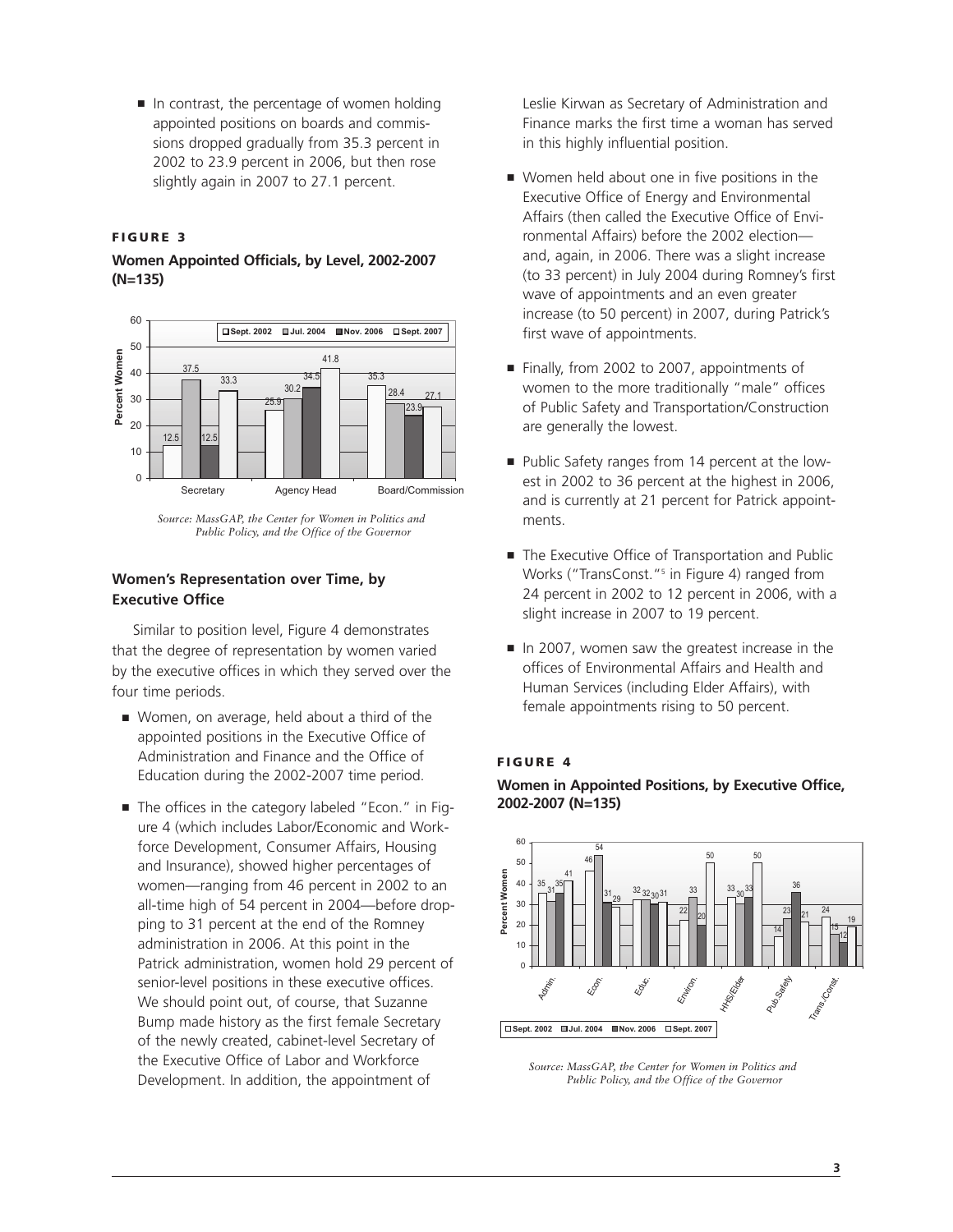## EXPLAINING CHANGES IN WOMEN'S APPOINTMENTS

MassGAP's early impact—with then-Governor Romney selecting women as 42 percent of his new appointments—was promising. However, the analysis in this report suggests that subsequent appointments

did not reflect a continued commitment to the selection of women for high-level posts.

The net result over the four points in time suggests that women's gains between 2002 and 2006 were elusive: women at the end of the Romney administration did not hold a higher percentage of senior-level positions than when he took office (see Figure 2 above). What explains this fact?

First, even during the first time period (September 2002 through

July 2004), the majority (61 percent) of new appointments did not change the gender of the appointee. Our analysis shows that a woman was appointed to a position previously held by a woman in 24 percent of the cases, and Governor Romney appointed a man to a position already held by a man in 37 percent of cases.

Second, newly appointed women replaced men in 18 percent of the positions. However, in 21 percent of the cases, a man replaced a woman. It is this latter point that helps explain the lack of overall growth in women's representation in top positions: men replaced more women than women replaced men.<sup>6</sup>

Third, the pattern shown in 2004 was repeated in 2006, clearly indicating that gains are difficult to attain because women are appointed to replace women, men replace men, and when there is a change in sex, more men replace women than women replace men.

Finally, it should be noted that many factors influence a governor's appointment practices. Many officials hold appointments with set terms; the Governor at times may have no control over appointments to those positions. At the same time, 84 (66 percent) of appointed officials in office in 2002 were "rolled/held over" in July 2004. Between 2004 and 2006, 70 positions (52 percent) fell into this category, and for the nine-month period in 2007 in the Patrick administration included in our analysis, 71 (53 percent) were

rolled over. Making more appointments increases the opportunities for women.

#### **Does Leadership Mean Positive Change For Women?**

*It is essential for talented women to serve in senior positions in state government. The entire Commonwealth benefits from the diversity of opinions and experiences that women*

> *Jesse Mermell, Executive Director Massachusetts Women's Political*

*leaders bring to the table.*

*Caucus*

Initial assessment of Patrick's appointments during the first nine months in office reveals an overall gain

> for women. The 45 percent of new appointments filled by Governor Patrick is even higher than the record-setting 42 percent of Governor Romney in 2002.

The overall gain also represents a needed correction to the 2006 low of just 25 percent of new appointments made of women. Further, the increase in secretary-level appointments from 2006 to 2007 is particularly significant given the importance of these high-ranking positions.

Finally, of particular note is the impact of a dedicated pattern of appointing women on the "bottom line." While women still do not fill senior-level appointed positions in proportion to their 50-pluspercent share of the population, their representation at this level of government is the highest it has been. They now hold a third (33.6 percent) of these appointed positions.

However, it should be noted that the Office of the Governor is still in the process of making appointments. It will be important to sustain this initial progress over the coming years as appointments continue to be made.

## FUTURE CONSIDERATIONS

This study serves not only as an analysis of women's representation in senior government positions filled through gubernatorial appointment at four points in time but also as the first opportunity to compare gubernatorial appointments at similar points in time in different administrations. Using the data gathering system that is now in place, it is possible to continue to track the appointments being made by Governor Deval Patrick during his term—and to track appointments made by future governors. These findings continue to guide MassGAP and the coalition of women's organizations that has worked hard to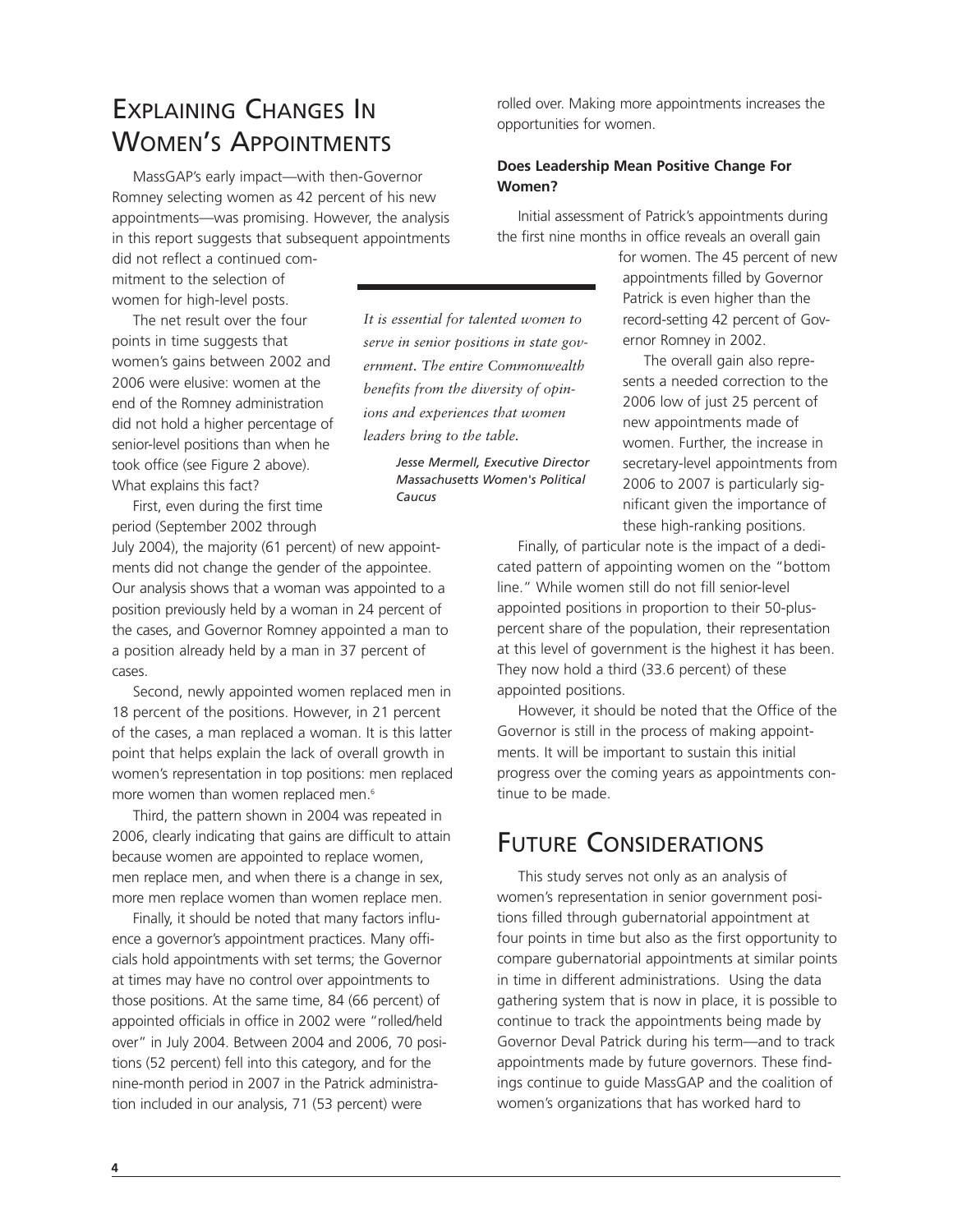increase women's representation. The result of these efforts has meant a greater share of the seats at the tables where policies are decided.

#### **Recommendations for the future include the following:**

- 1. Senior-level positions in state government in the Commonwealth of Massachusetts are still predominantly occupied by men. There is a continued need for fair representation of women in these positions.
- 2. There also is a need to maintain an ongoing pipeline and visibility with respect to the diversity of gubernatorial appointments after the first wave of appointments is made by any administration. The Romney administration's track record for gender diversity in appointments was highest during his first year and a half in office; it fell off considerably after July 2004. Continued efforts should be made to monitor administrations throughout the full course of a governor's term.
- 3. Gaining greater representation by women in senior-level positions cannot occur unless there are more "male to female" appointments.
- 4. There should be a more concerted effort to use the power of appointment to make changes that

increase women's representation in senior-level appointed positions. The data show that the majority of appointments are "rollovers" where no new appointment is made. MassGAP has identified many talented women ready to be appointed, and progress towards gender equality will only be achieved by exercising that power.

5. It is essential to use the benchmark established by this report to build upon the early promise—and recent progress—in women's representation at the senior levels of government. The Commonwealth's future depends on many factors—fully utilizing the talents of women is among the most important.

# **NOTES**

- <sup>1</sup> Source: "Women in State Policy Leadership, 1998–2005: An Analysis of Slow and Uneven Progress." A Report of the Center for Women in Government & Civil Society, University at Albany, State University of New York (Winter 2006). Downloaded from http://www.cwig.albany.edu/APMSG2006.htm on 25 October 2007.
- <sup>2</sup> According to the 2000 U.S. Census, in the state of Massachusetts, 44% of women between the ages of 25 and 34 have a bachelor's degree or higher, compared to 39% of men. For those between the ages of 35 and 44, 37% of women compared to 36% of men have these levels of educational attainment. This is significantly higher than the national average, which is just 29% for women (and 26% for men) between the ages of 25 and 34; there is no difference nationally between women and men for those 35 to 44 years of age. (Source: U.S. Census Quick Table "QT-P20. Educational Attainment by Sex: 2000." Downloaded from http://factfinder.census.gov/servlet/QTTable?\_bm=y&-context=qt&-Tables=('DEC\_2000\_SFAIAN\_QTP20')& qr\_name=DEC\_2000\_SFAIAN\_QTP20&-ds\_name=DEC\_2000\_SFAIAN&-CONTEXT=qt&-tree\_id=406&-redoLog=true&- \_caller=geoselect&-geo\_id=01000US&-geo\_id=04000US25&-search\_results=01000US&-format=&-\_lang=en on 25 October 2007.
- <sup>3</sup> Data for 2006 were collected between 7 September 2006 and 30 November 2006; data for 2007 are current as of 13 September 2007.
- <sup>4</sup> As is true whenever the numbers are very small, a small change from one category to another can produce very large changes in the percentage. Also, the actual number of secretarial appointments increased from 8 to 9 when Governor Patrick took office.
- <sup>5</sup> Note: We are aware that the new title is Executive Office of Transportation and Public Works; we have chosen to use the older version of this office because the older title covered a longer time span.
- <sup>6</sup> Of the 88 other positions over which the governor had control where prior appointees remained in office, 25% of these were women and 74% were men. Of the positions that were eliminated or open, women had held two, and a man held one.

<sup>7</sup> Includes Elder Affairs.

<sup>8</sup> Formerly Executive Office of Transportation and Construction.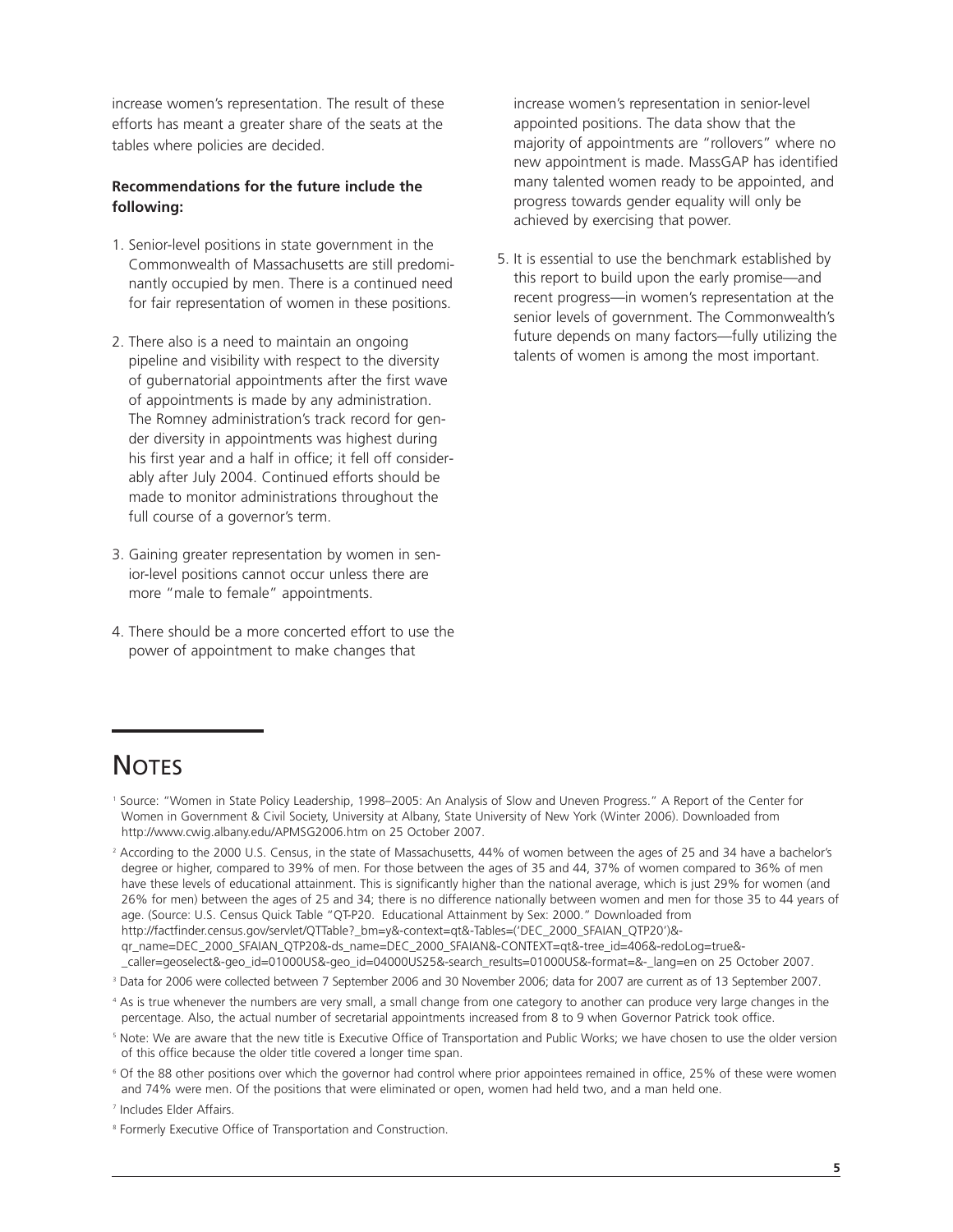#### Executive Office(s) **Position** Position **Department** Administration and Finance Secretary **Secretary** Executive Office of Administration & Finance Commissioner Department of Revenue Commissioner Division of Capital Asset Management & Maintenance Commissioner Division of Insurance Budget Director Fiscal Affairs Division (formerly Budget Bureau) Executive Director Group Insurance Commission Personnel Administrator Human Resources Division - now Director of Human Resources - Chief Human Resources Officer Director/CIO Information Technology Division Director **Office of Diversity and Equal Opportunity (formerly Office of** Affirmative Action) Controller **Controller** Office of the Comptroller Commissioner Veteran's Services Chair **Appellate Tax Board** Chairman Civil Service Commission Chairman Massachusetts Commission Against Discrimination Board Chair Massachusetts Commission Against Discrimination Board Member Massachusetts Commission Against Discrimination Board Chair Massachusetts Judicial Nominating Commission Consumer Affairs/Housing and Economic Development/Insurance Secretary Secretary Department of Labor & Workforce Development Director Department of Labor & Workforce Development Chief Chief Commonwealth Development (formerly Mass. Development) Secretary **Secretary** Office of Housing & Economic Development Executive Director **Board of Registration in Medicine** Director Department of Professional Licensure Commissioner Division of Banks Director Housing & Community Development Executive Director MassHousing (formerly Mass. Housing Finance Agency) Director **Director** Office of Consumer Affairs & Business Regulations Office Executive Director Office of Travel & Tourism Deputy Director Standards Division Chairman Alcoholic Beverages Control Commission (under Treasurer's review) Chairman Labor Relations Commission Education Commissioner Department of Education (DOE) Chair **Board of Higher Education** Member Board of Higher Education Member Board of Higher Education Member Board of Higher Education Member Board of Higher Education Member Board of Higher Education Member Board of Higher Education Member Board of Higher Education Member Board of Higher Education Vice Chair Board of Higher Education Chair Massachusetts Education Financing Authority Board Member Massachusetts Education Financing Authority Board Member Massachusetts Education Financing Authority Board

Member Massachusetts Education Financing Authority Board

### APPENDIX **List of Positions and Departments, by Executive Office**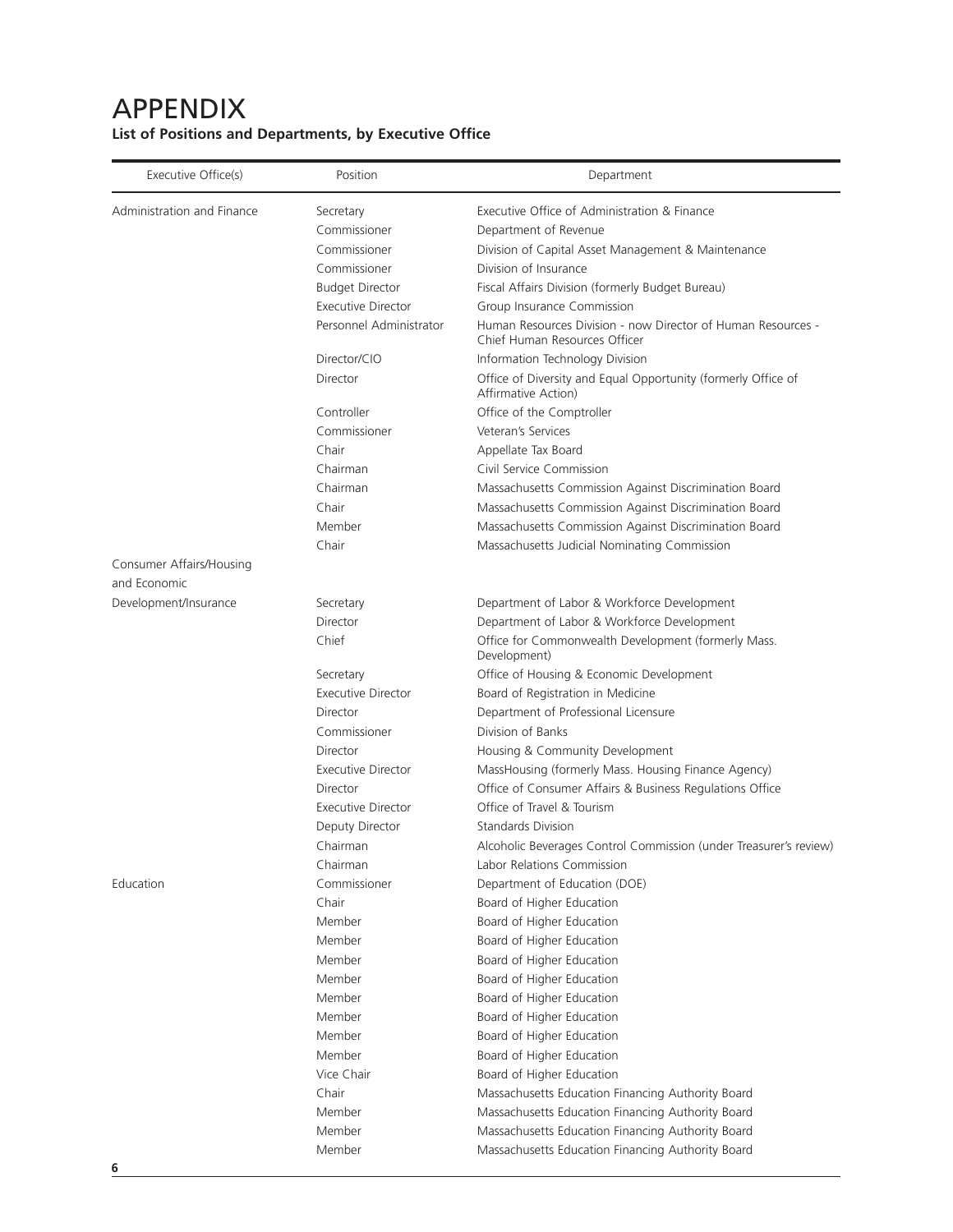## APPENDIX **List of Positions and Departments, by Executive Office**

| Executive Office(s)                    | Position                  | Department                                                                                                                        |
|----------------------------------------|---------------------------|-----------------------------------------------------------------------------------------------------------------------------------|
|                                        | Member                    | Massachusetts Education Financing Authority Board                                                                                 |
|                                        | Member                    | Massachusetts Education Financing Authority Board                                                                                 |
|                                        | Member                    | Massachusetts Education Financing Authority Board                                                                                 |
|                                        | Vice Chair                | Massachusetts Education Financing Authority Board                                                                                 |
|                                        | Vice Chair                | Massachusetts Education Financing Authority Board                                                                                 |
|                                        | Chairman                  | State Board of Education                                                                                                          |
|                                        | Member                    | State Board of Education                                                                                                          |
|                                        | Member                    | State Board of Education                                                                                                          |
|                                        | Member                    | State Board of Education                                                                                                          |
|                                        | Member                    | State Board of Education                                                                                                          |
|                                        | Member                    | State Board of Education                                                                                                          |
|                                        | Member                    | State Board of Education                                                                                                          |
|                                        | Member                    | State Board of Education                                                                                                          |
|                                        | Vice Chair                | State Board of Education                                                                                                          |
|                                        | Vice Chair                | State Board of Education                                                                                                          |
| Energy/Environmental Affairs           | Secretary                 | Executive Office of Energy & Environmental Affairs                                                                                |
|                                        | <b>Executive Director</b> | Coastal Zone Management                                                                                                           |
|                                        | Commissioner              | Department of Conservation and Recreation (formerly Metropolitan<br>District Commission & Department of Environmental Management) |
|                                        | Commissioner              | Department of Environmental Protection                                                                                            |
|                                        | Commissioner              | Department of Food & Agriculture                                                                                                  |
|                                        | Commissioner              | Department of Fisheries, Wildlife & Environmental Law Enforcement                                                                 |
|                                        | <b>Executive Director</b> | Massachusetts Water Resources Authority (MWRA) Board                                                                              |
|                                        | Chair                     | Massachusetts Water Resources Authority (MWRA) Board                                                                              |
|                                        | Director of Chairmen      | Massachusetts Water Resources Authority (MWRA) Board                                                                              |
|                                        | Member                    | Massachusetts Water Resources Authority (MWRA) Board                                                                              |
| Health and Human Services <sup>7</sup> | Secretary                 | Executive Office of Health & Human Services                                                                                       |
|                                        | Commissioner              | Department of Mental Health                                                                                                       |
|                                        | Commissioner              | Department of Mental Retardation                                                                                                  |
|                                        | Commissioner              | Department of Public Health                                                                                                       |
|                                        | Commissioner              | Department of Social Services                                                                                                     |
|                                        | Commissioner              | Department of Transitional Assistance                                                                                             |
|                                        | Commissioner              | Department of Youth Services                                                                                                      |
|                                        | Commissioner              | Division of Healthcare Finance & Policy                                                                                           |
|                                        | Secretary                 | Executive Office of Elder Affairs                                                                                                 |
|                                        | <b>Executive Director</b> | Health and Education Facilities Authority                                                                                         |
|                                        | Commissioner              | Mass. Commission for the Blind                                                                                                    |
|                                        | Commissioner              | Mass. Commission for the Deaf & Hard of Hearing                                                                                   |
|                                        | Commissioner              | Mass. Rehabilitation Commission                                                                                                   |
|                                        | Director                  | Office for Refugees and Immigrants                                                                                                |
|                                        | Commissioner              | Office of Early Education and Care (formerly Child Care)                                                                          |
|                                        | Director                  | Office of Medicaid                                                                                                                |
|                                        | Member                    | Health and Education Facilities Authority                                                                                         |
|                                        | Member                    | Health and Education Facilities Authority                                                                                         |
|                                        | Member                    | Health and Education Facilities Authority                                                                                         |
|                                        | Member                    | Health and Education Facilities Authority                                                                                         |
|                                        | Member                    | Health and Education Facilities Authority                                                                                         |
|                                        | Member                    | Health and Education Facilities Authority                                                                                         |
|                                        | Member                    | Health and Education Facilities Authority                                                                                         |
|                                        | Member                    | Health and Education Facilities Authority                                                                                         |

(cont.)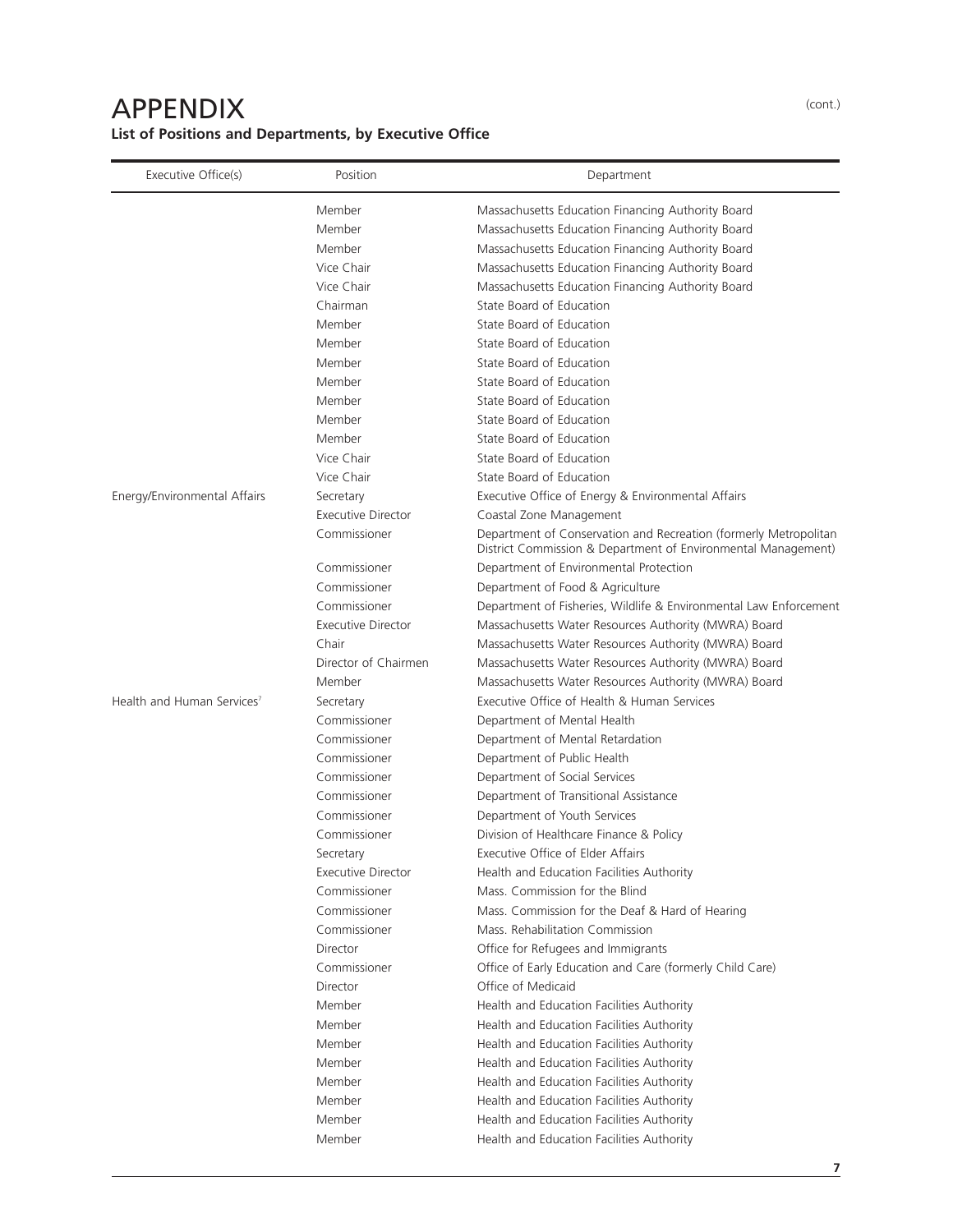## APPENDIX **List of Positions and Departments, by Executive Office**

| Executive Office(s)           | Position                      | Department                                                     |
|-------------------------------|-------------------------------|----------------------------------------------------------------|
| Public Safety                 | Secretary                     | Executive Office of Public Safety                              |
|                               | <b>Executive Director</b>     | Architectural Access Board                                     |
|                               | Commissioner                  | Department of Correction                                       |
|                               | State Fire Marshall           | Department of Fire Services                                    |
|                               | Commissioner                  | Department of Public Safety                                    |
|                               | <b>Executive Director</b>     | Governor's Highway Safety Bureau                               |
|                               | Director                      | Mass. Emergency Management Agency (MEMA)                       |
|                               | Brigadier General             | Mass. National Guard                                           |
|                               | Registrar                     | Motor Vehicles Registry                                        |
|                               | <b>Executive Director</b>     | Municipal Police Training Committee (MPTC)                     |
|                               | Superintendent                | State Police Department                                        |
|                               | <b>Assistant Commissioner</b> | Substance Abuse Services                                       |
|                               | Chair                         | Board of Building Regulations & Standards                      |
|                               | Chair                         | Parole Board                                                   |
| Transportation & Public Works | Secretary                     | Executive Office of Transportation & Public Works <sup>8</sup> |
|                               | Commissioner                  | Massachusetts Highway Department                               |
|                               | Deputy Commissioner           | Massachusetts Highway Department                               |
|                               | <b>Executive Director</b>     | Massachusetts Turnpike Authority                               |
|                               | General Manager               | <b>MBTA</b>                                                    |
|                               | Commission Chair              | Aeronautics Commission                                         |
|                               | <b>Commission Member</b>      | Aeronautics Commission                                         |
|                               | <b>Commission Member</b>      | Aeronautics Commission                                         |
|                               | Vice Chair                    | Aeronautics Commission                                         |
|                               | Chair                         | Massachusetts Turnpike Authority Board                         |
|                               | Vice-Chair                    | Massachusetts Turnpike Authority Board                         |
|                               | Chair                         | <b>MASSPORT Board of Directors</b>                             |
|                               | Member                        | MASSPORT Board of Directors                                    |
|                               | Member                        | <b>MASSPORT Board of Directors</b>                             |
|                               | Member                        | <b>MASSPORT Board of Directors</b>                             |
|                               | Member                        | MASSPORT Board of Directors                                    |
|                               | Member                        | <b>MASSPORT Board of Directors</b>                             |
|                               | Member                        | <b>MASSPORT Board of Directors</b>                             |
|                               | Member                        | <b>MBTA Board</b>                                              |
|                               | Member                        | MBTA Board                                                     |
|                               | Member                        | <b>MBTA Board</b>                                              |
|                               | Member                        | <b>MBTA Board</b>                                              |
|                               | Member                        | <b>MBTA Board</b>                                              |
|                               | Member                        | <b>MBTA Board</b>                                              |
|                               | Member                        | <b>MBTA Board</b>                                              |
|                               |                               |                                                                |

(cont.)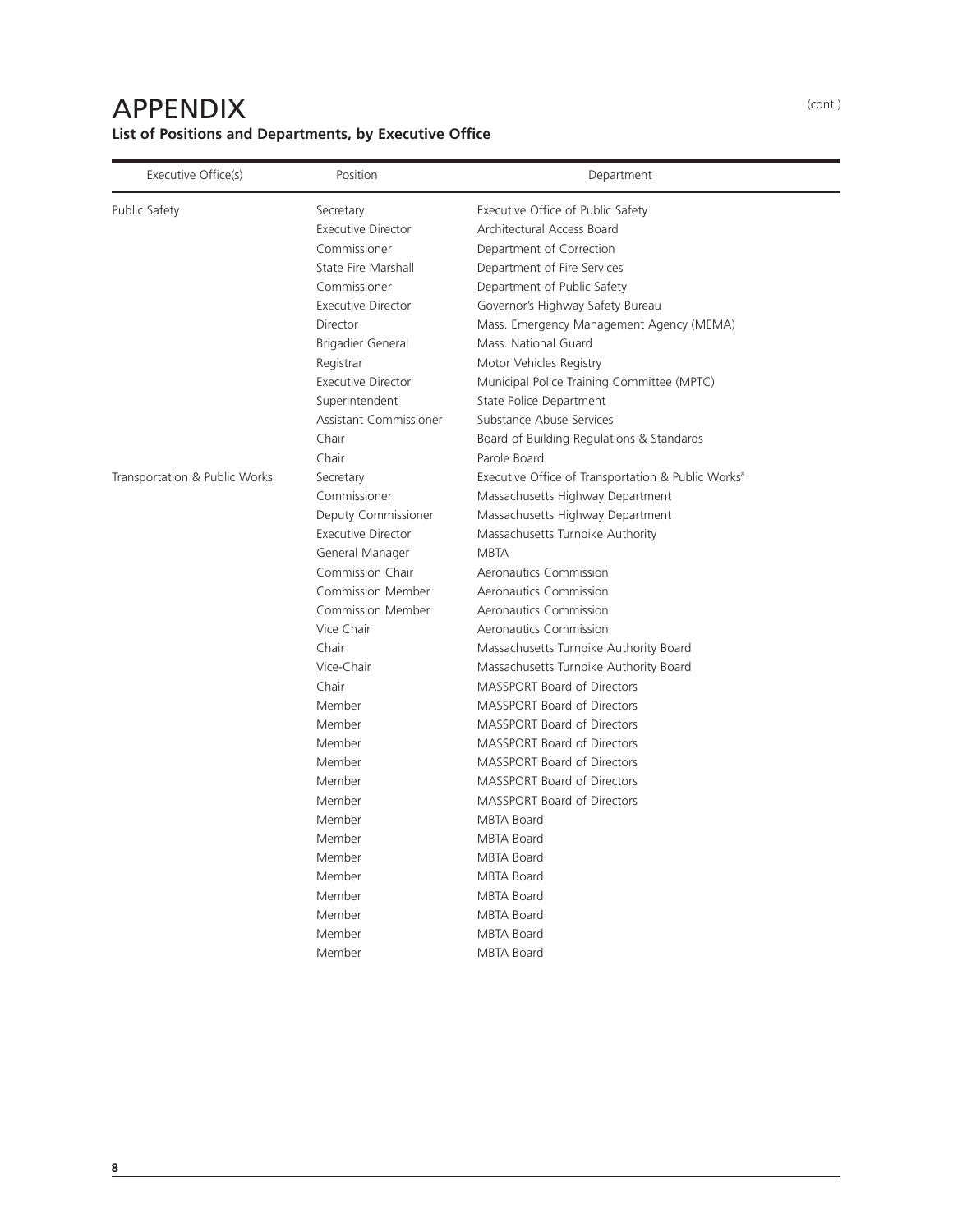#### **ABOUT THE AUTHORS**

Carol Hardy-Fanta, PhD, is Director of the Center for Women in Politics and Public Policy at UMass Boston's John W. McCormack Graduate School of Policy Studies. She received her PhD in Public Policy from Brandeis University's Heller School, an MSW from Smith College, and a BA from Occidental College. Dr. Hardy-Fanta is author of two books: *Latina Politics, Latino Politics: Gender, Culture, and Political Participation in Boston* (Temple University Press, 1993) and *Latino Politics in Massachusetts: Struggles, Strategies and Prospects* (Routledge Press, 2002). She is a nationally recognized scholar on Latina/o politics and has published widely on the intersection of gender, race and ethnicity in politics and public policy. Carol Hardy-Fanta is co-editor of the *Journal of Women, Politics & Policy* and also serves as Director of the Graduate Certificate Program for Women in Politics and Public Policy at UMass Boston's McCormack Graduate School of Policy Studies.

Kacie Kelly, MHS, is project manager for a national Veterans Administration (VA) dissemination initiative working on evidencebased psychotherapy that is effective in treating posttraumatic stress disorder (PTSD). The project is sponsored by the National Center for PTSD and the VA Office of Mental Health Services. During 2007–2008, she is also serving as a research assistant at the Center for Women in Politics and Public Policy. Kacie Kelly holds a BA and a Master of Health Sciences degree from Louisiana State University.